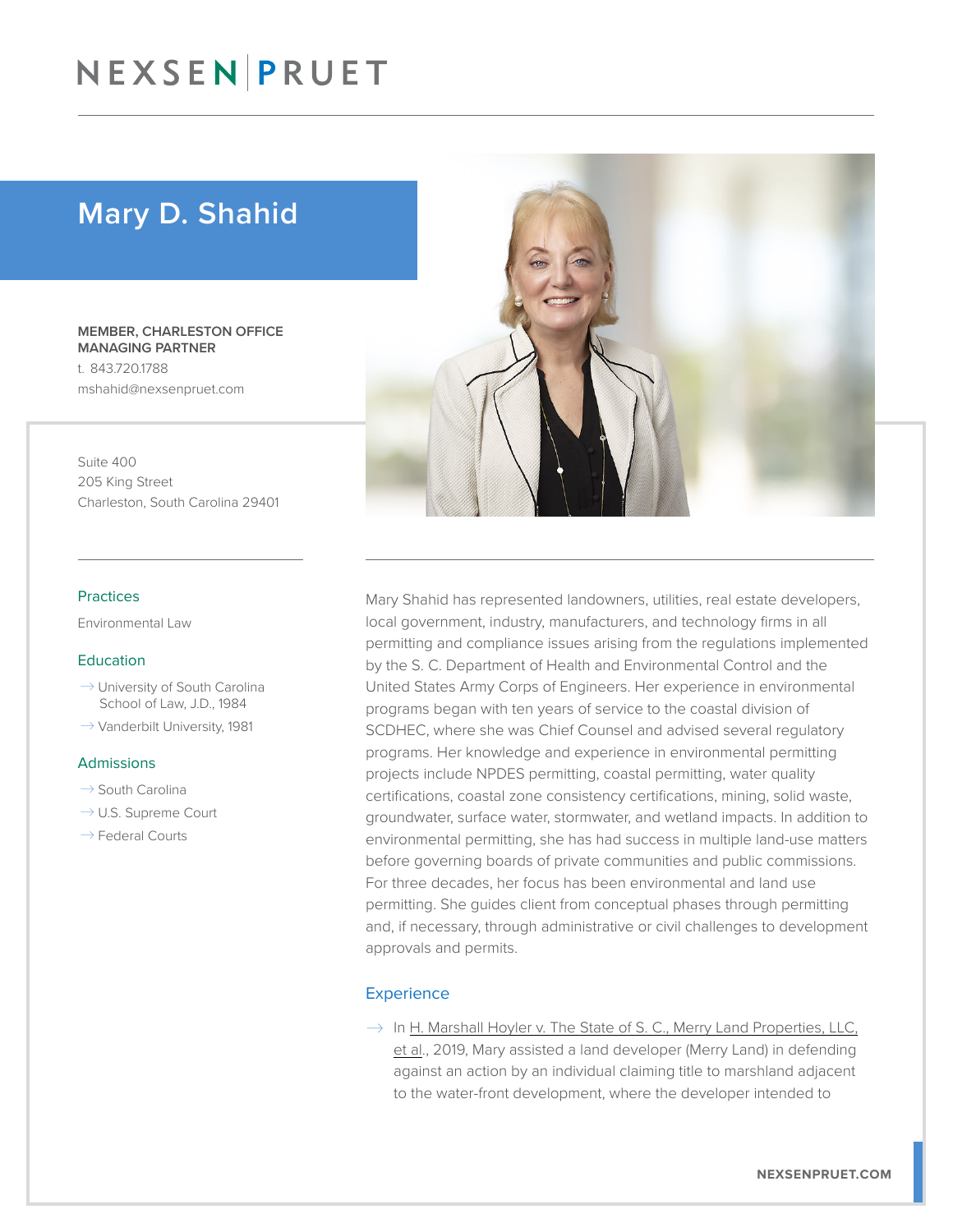# NEXSENPRUET

construct a community marina. Mary defended a low court decision finding that the marshland in question was not privately owned before the South Carolina Court of Appeals.

- $\rightarrow$  In Patricia Tenney v. SCDHEC and the State of South Carolina, Mary secured a significant victory for coastal land owners and title companies. The State of South Carolina, through the S. C. Attorney General's office, had asserted an ownership interest in all coastal islands, amounting to a cloud on title and diminishing the value and utility of unique coastal property. Mary persuaded the S. C. Supreme Court to clarify earlier precedent to prevent the State from asserting any title interest in coastal islands.
- $\rightarrow$  In Bert and Stacey Weiss v. SCDHEC, Mary successfully overturned DHEC's long-standing practice of unlawfully asserting permitting jurisdiction over active beach areas on Folly Beach. Her efforts before the DHEC Board resulted in affirmation of an important exemption to the Beachfront Management Act known as the Folly Beach exception.
- $\rightarrow$  In Deerfield Plantation Phase II B v. Deertrack Golf Inc. and the U. S. Army Corps of Engineers Mary assisted attorneys for the Corps of Engineers in defending the Corps' limited assertion of jurisdiction over drainage features located on Mary's client's property. Plaintiffs sought to have all water features on the property declared as waters and wetlands of the United States, but the Fourth Circuit Court of Appeals was persuaded that the extent of the Corps' permitting jurisdiction on Mary's client's property was limited.
- $\rightarrow$  In The S. C. Coastal Conservation League v. AOV-AOD, LLC, and SCDHEC Mary successfully defended against a challenge to permits and certifications issued by DHEC to the developers of Angel Oak Village, a controversial development on Johns Island, S. C. located near the Angel Oak tree.

### **Recognitions**

- � Listed in C*harleston Business Magazine Legal Elite*, Charleston, 2021, 2022
- $\rightarrow$  Mary was a presenter at the 2021 S. C. Bar Annual Meeting, on the topic of groundwater withdrawal permits and the potential for "water wars" in S. C.
- � Listed in *Best Lawyers in America* for Environmental Law, Litigation Environmental and Water Law, Since 2009
- � Listed in *Best Lawyers* "Lawyer of the Year" in Charleston, S.C. for Environmental Law in 2012, 2014, and 2016 and Litigation- Environmental in 2013, 2015, and 2020
- � Recognized by *Chambers USA*, Environmental Law, South Carolina 2015-2022

### Community & Professional

- $\rightarrow$  SC Bar Environmental Regulatory Committee and Governing Counsel
- $\rightarrow$  SC Women's Law Association
- $\rightarrow$  SC Administrative and Regulatory Law Association
- $\rightarrow$  Mary was a presenter at the EarthxLaw Symposium 2019 on the "Coastal Issues 'Surf's Up', Flooding, Building & Rebuilding, Disaster Response" panel.
- $\rightarrow$  Mary authored an article that was published in the ABA Real Property, Trust and Estate Journal titled The Regulation of Coastal Properties in the Era of King Tides in August of 2018.